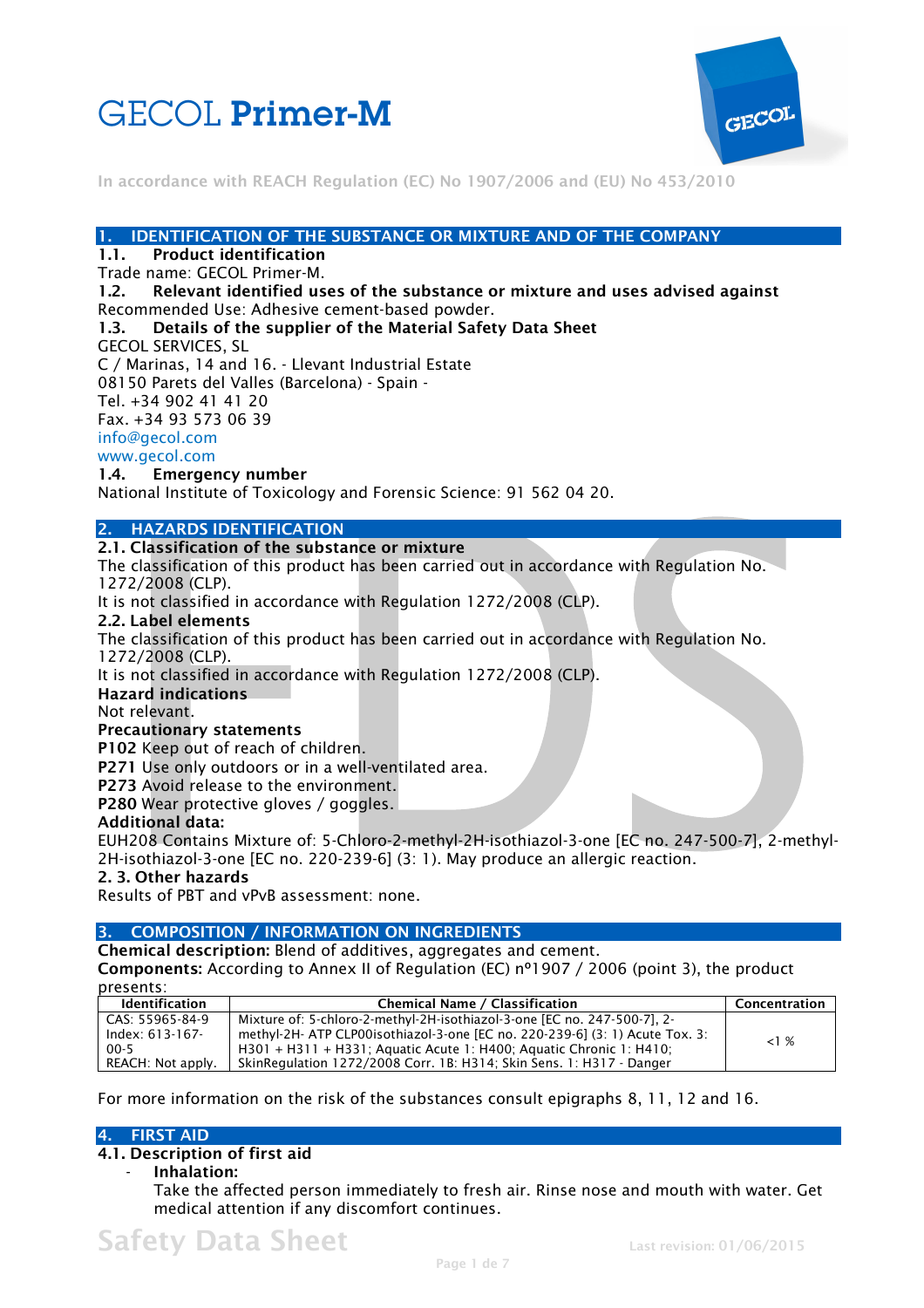



Skin contact:

Remove the affected person from the source of contamination. Remove contaminated clothing. Wash skin thoroughly with soap and water. Get medical attention if any discomfort continues.

- **By eye contact:** 

Rinse immediately with plenty of water. Remove contact lenses and eyelids far apart. Continue to rinse for at least 15 minutes. Get medical attention if any discomfort continues.

- **Ingestion:** 

Do not give anything by mouth to an unconscious person. It does not induce vomiting. Rinse mouth with water. Get medical attention if any discomfort continues.

# **4.2. Most important symptoms and effects, both acute and delayed**

- **Skin contact** 

Slightly irritating.

- **Eye contact** 

May cause temporary eye irritation.

**4.3. Indication of immediate medical attention and special treatment needed immediately**  Treat symptomatically.

# **5. FIRE-FIGHTING MEASURES**

#### **5.1. Extinguishing media**

Non-flammable product under normal conditions of storage, handling and use. In case of inflammation as a result of tampering, storage or misuse, preferably use polyvalent powder extinguishers (ABC powder), according to the Fire Protection Facilities Regulation (R.D. 1942/1993 and subsequent modifications). It is NOT RECOMMENDED to use jet water as an extinguishing agent.

# **5.2. Special hazards arising from the substance or mixture**

Because of combustion or thermal decomposition, reaction by-products are generated that can be highly toxic and, consequently, can present a high health risk.

# **5.3. Recommendations for firefighters**

Depending on the magnitude of the fire, the use of full protective clothing and self-contained breathing apparatus may be necessary. Have a minimum of emergency facilities or actuators (fire blankets, portable medicine cabinet, etc.), in accordance with R.D. 466/1997 and subsequent modifications

#### **Additional provisions:**

Act in accordance with the Internal Emergency Plan and the Information Sheets on action in the case of accidents and other emergencies. Remove any source of ignition. In case of fire, refrigerate containers and storage tanks of products susceptible to inflammation, explosion or BLEVE as a result of high temperatures. Avoid the spillage of the products used in extinguishing the fire in the aquatic environment.

# **6. MEASURES IN CASE OF ACCIDENTAL RELEASE**

**6.1. Personal precautions, protective equipment and emergency procedures** 

Wear protective clothing as described in Section 8 of this safety data sheet.

Sweep and collect the product with shovels or other means and place it in a container for reuse (preferably) or disposal.

#### **6.2. Environmental precautions**

Avoid spillage into the aquatic environment because it contains dangerous substances for it. Contain the absorbed / collected product in sealable containers Notify the competent authority in case of large spills into the aquatic environment.

# **6.3. Methods and materials for containment and cleaning**

Sweep and collect the product with shovels or other means and place it in a container for reuse (preferably) or disposal.

# **6.4. Reference to other sections**

Wear protective clothing as described in Section 8 of this safety data sheet.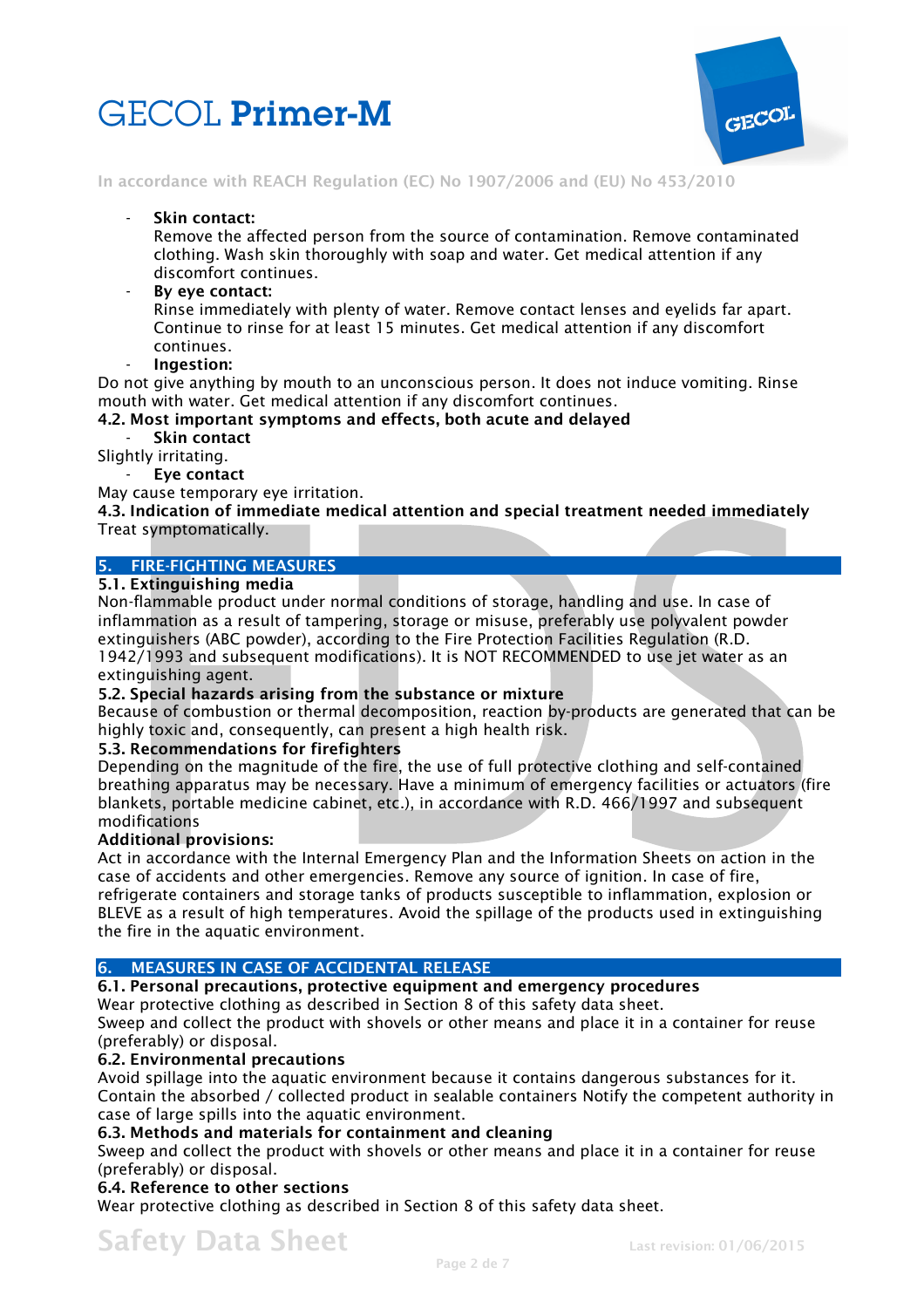



# **7. HANDLING AND STORAGE**

### **7.1. Precautions for safe handling**

Comply with current legislation on occupational risk prevention. Keep containers tightly closed. Control spills and waste, eliminating them with safe methods (section 6). Avoid free spillage from the container. Maintain order and cleanliness where dangerous products are handled.

Technical recommendations for the prevention of fires and explosions.

Due to its flammability characteristics, the product does not present a fire hazard under normal conditions of storage, handling and use.

Technical recommendations to prevent ergonomic and toxicological hazards.

For exposure control see section 8. Do not eat, drink or smoke in work areas; wash your hands after each use, and get rid of contaminated clothing and protective equipment before entering the eating areas.

Technical recommendations to prevent environmental risks

Sweep and collect the product with shovels or other means and place it in a container for reuse (preferably) or disposal, see sections 8 and 13.

#### **7.2. Conditions for safe storage, including any incompatibilities**

Protect from frost and containers should not be stored near sources of heat, stoves or places with too high temperatures.

#### **7.3. Specific end use**

Any use.

# **8. EXPOSURE CONTROLS / PERSONAL PROTECTION**

# **8.1. Control parameters**

Substances whose occupational exposure limit values must be controlled in the work environment (INSHT 2015):

Particles not otherwise specified: Inhalable fraction VLA-ED = 10 mg /  $m^3$  // Respirable fraction VLA-ED = 3 mg /  $m^3$ .

#### **8.2. Exposure controls**

General measures of safety and health at the workplace:

No smoking in the work area. Wash at the end of each work shift and before eating or smoking, and before using the bathroom. Immediately wash skin that has been contaminated. Take off immediately any clothing that has been contaminated. Use hand cream to prevent dry skin. Do not eat, drink or smoke during use.

- **Eye protection:** 

Glasses that meet the approved standards should be worn when a risk assessment indicates that eye contact is possible. The following protection must be used: Safety goggles or chemical splash shield.

- **Skin care:**
- Wear appropriate clothing to prevent any skin contact.
- **Hand protection:**
- No specific hand protection recommended. Waterproof chemical resistant gloves that meet the approved standards should be worn if a risk assessment indicates that skin contact is possible. Wear protective gloves made of the following materials: Waterproof material.

#### - **Respiratory protection:**

Non-specific recommendations Respiratory protection may be necessary if excessive air pollution occurs.

# **Environmental exposure controls:**

Under Community environmental protection legislation it is recommended to avoid the spillage of both the product and its packaging into the environment. For additional information see section 7.1.

No exposure limits are established.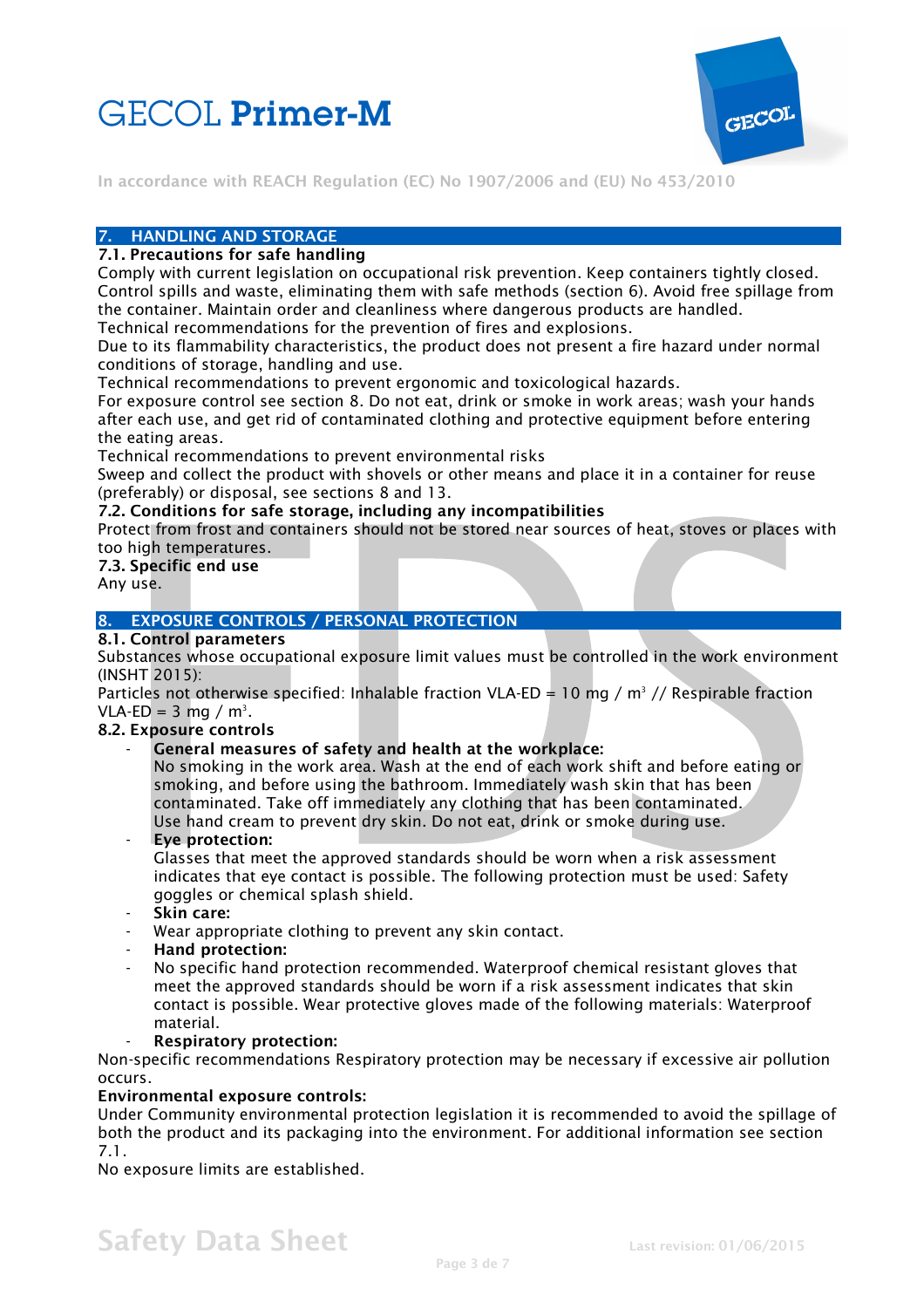



## **9. PHYSICAL AND CHEMICAL PROPERTIES**

**9.1. Information on physical and chemical properties**  For complete information, see the product data sheet. Appearance: Pasty. Orange. Smell: Features. pH (concentrated solution): 7.0 - 9.0 Solubility (ies): Soluble in water. Viscosity: 50 - 9000 mPa s (25 ° C). Density at 20 °C: 1506 kg / m<sup>3</sup> Flash point: Not flammable. Auto-ignition temperature: 200 ° C. **9.2. Additional Information**  In application to R.D. 117/2003 and subsequent modifications (Directive 2010/75 / EU), this product has the following characteristics: C.O.V. (Supply): 0.5% weight. C.O.V. at 20  $\degree$  C: 7.53 kg / m<sup>3</sup> (7.53 g / L). In application to R.D. 277/2006 and subsequent modifications (Directive 2004/42 / EC), this product ready for use has the following characteristics: C.O.V. at 20  $^{\circ}$  C: 3.92 kg / m<sup>3</sup> (3.92 g / L). EU limit value for the product (Cat. A.G): 30 g / L (2010).

#### **10. Stability and reactivity**

# **10.1. Reactivity**

No hazardous reactions are expected if the technical instructions storage of chemical products is met. See section 7.

#### **10.2. Chemical stability**

Chemically stable under the indicated storage, handling and use conditions.

#### **10.3. Possibility of hazardous reactions**

Under the indicated conditions no dangerous reactions are expected that may produce excessive pressure or temperatures.

**10.4. Conditions to avoid** 

Do not freeze.

#### **10.5. Incompatible materials**

# Materials that react in aqueous medium.

### **10.6. Hazardous decomposition products**

Fires produce: Carbon monoxide (CO). Carbon dioxide (CO<sub>2</sub>).

See section 10.3, 10.4 and 10.5 for specific decomposition products. Depending on the decomposition conditions, complex mixtures of chemical substances can be released as a result: carbon dioxide  $(CO<sub>2</sub>)$ , carbon monoxide and other organic compounds.

# **11. TOXICOLOGICAL INFORMATION**

# **11.1. Information on toxicological effects**

There are no experimental data on the product itself related to toxicological properties. **Dangerous effects for health:** 

In case of repeated, prolonged exposure or at concentrations higher than those established by occupational exposure limits, adverse health effects may occur depending on the route of exposure:

- **Ingestion (acute danger):**
- May cause discomfort if swallowed.
- **Inhalation (acute danger):**  Gas or steam in high concentrations can irritate the respiratory system. After excessive exposure may include the following symptoms: Cough.
- **Contact with skin and eyes:**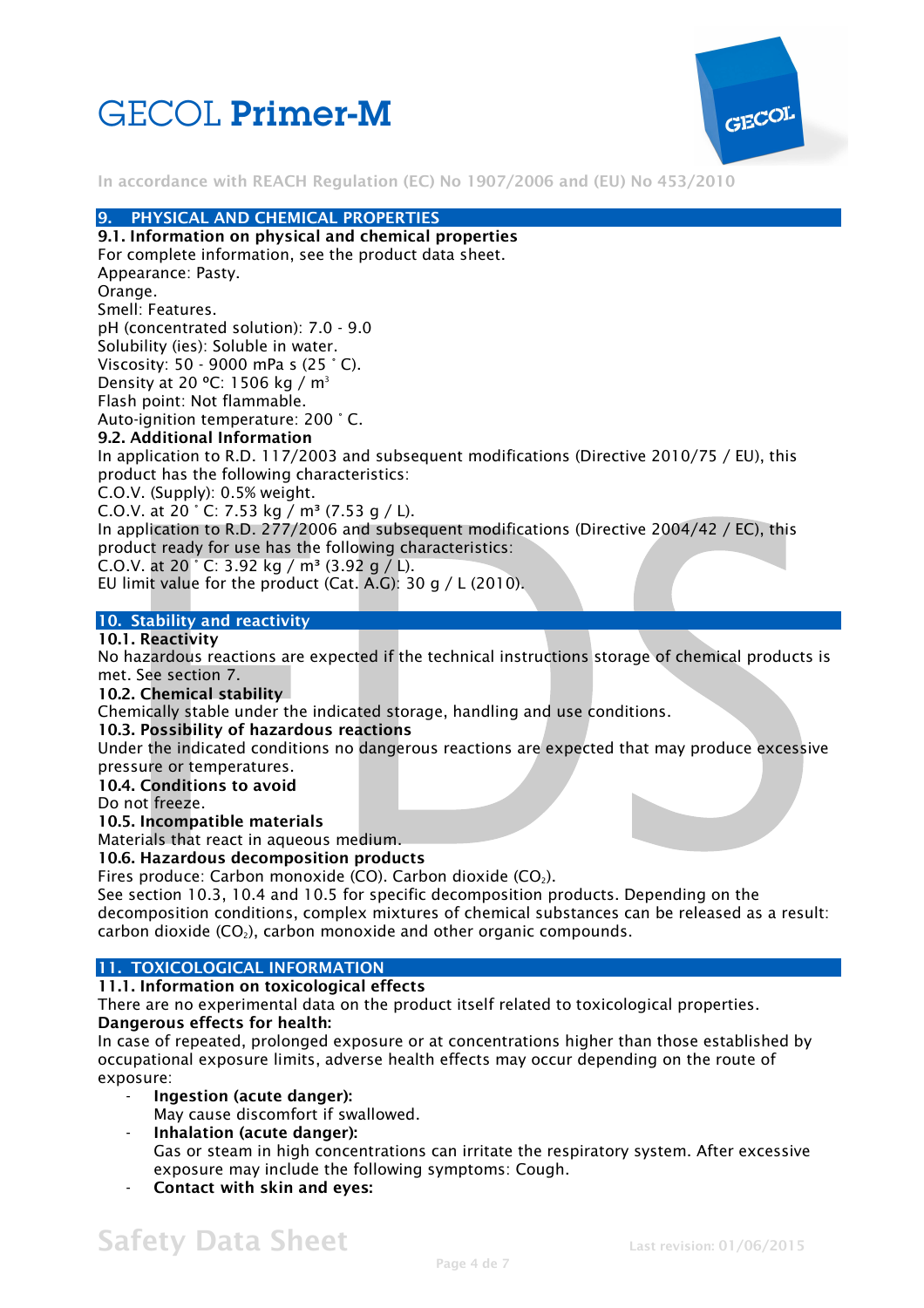



The liquid may irritate the skin / Vapor or spray in the eyes can cause irritation and itching.

- **CMR effects (Carcinogenicity, mutagenicity and toxicity for reproduction):**  No data available.
- **Sensitization effects:**  No data available.
- **Specific target organ toxicity (STOT) single exposure:**  No data available.
- **Specific target organ toxicity (STOT) repeated exposure:**  No data available.
- **Aspiration hazard:**  No data available.

# **Specific toxicological information of the substances**

| <b>Identification</b>                                                 | <b>Acute Toxicity / Gender</b> |                                     |  |
|-----------------------------------------------------------------------|--------------------------------|-------------------------------------|--|
| Mixture of: 5-chloro-2-methyl-2H-isothiazol-3-one [EC no. 247-500-7]. | LD5 Oral 100 mg / kg Rat       |                                     |  |
| 2-methyl-2H- ATP CLP00 isothiazol-3-one [EC no. 220-239-6] (3: 1)     | LD50 Dermal 300 mg / kg Rat    |                                     |  |
| CAS: 55965-84-9                                                       |                                | <b>LC50 Inhalation Not relevant</b> |  |
| Index: 613-167-00-5                                                   |                                |                                     |  |
| REACH: Not applicable.                                                |                                |                                     |  |

# **12. ECOLOGICAL INFORMATION**

#### **Ecotoxicity**

Product components are not classified as dangerous for the environment. However, large or frequent spills may have harmful effects on the environment.

There are no experimental data on the mixture itself related to the eco-toxicological properties. **12.1. Toxicity** 

|                                                                   |  | <b>Identification</b>                                                 |  | <b>Acute Toxicity / Gender</b>  |
|-------------------------------------------------------------------|--|-----------------------------------------------------------------------|--|---------------------------------|
|                                                                   |  | Mixture of: 5-chloro-2-methyl-2H-isothiazol-3-one [EC no. 247-500-7], |  | LC50 0.1 - 1 mg / $(96 h)$ Fish |
| 2-methyl-2H- ATP CLP00 isothiazol-3-one [EC no. 220-239-6] (3: 1) |  |                                                                       |  | EC50 0.1 - 1 mg / I Crustacean  |
| CAS: 55965-84-9                                                   |  |                                                                       |  | EC50 0.1 - 1 mg /   Algae       |
| Index: 613-167-00-5                                               |  |                                                                       |  |                                 |
| REACH: Not applicable.                                            |  |                                                                       |  |                                 |

# **12.2. Persistence and degradability**

The product is easily biodegradable.

**12.3. Bioaccumulation potential** 

#### No data available.

#### **12.4. Mobility in ground**

The product contains volatile organic compounds (VOCs) that have a potential to create photochemical ozone. They have a photochemical ozone creation potential.

#### **12.5. Results of PBT and vPvB**

No data available.

# **12.6. Other adverse effects**

No data available.

# **13. WASTE DISPOSAL**

#### **13.1. Waste treatment methods.**

#### **General information**

It is not possible to assign a specific code, since it depends on the use to which the user uses it. **Disposal methods** 

Consult the authorized waste manager for recovery and disposal operations in accordance with Annex 1 and Annex 2 (Directive 2008/98 / EC, Law 22/2011). According to codes 15 01 (2014/955 / EU) if the packaging has been in direct contact with the product, it will be managed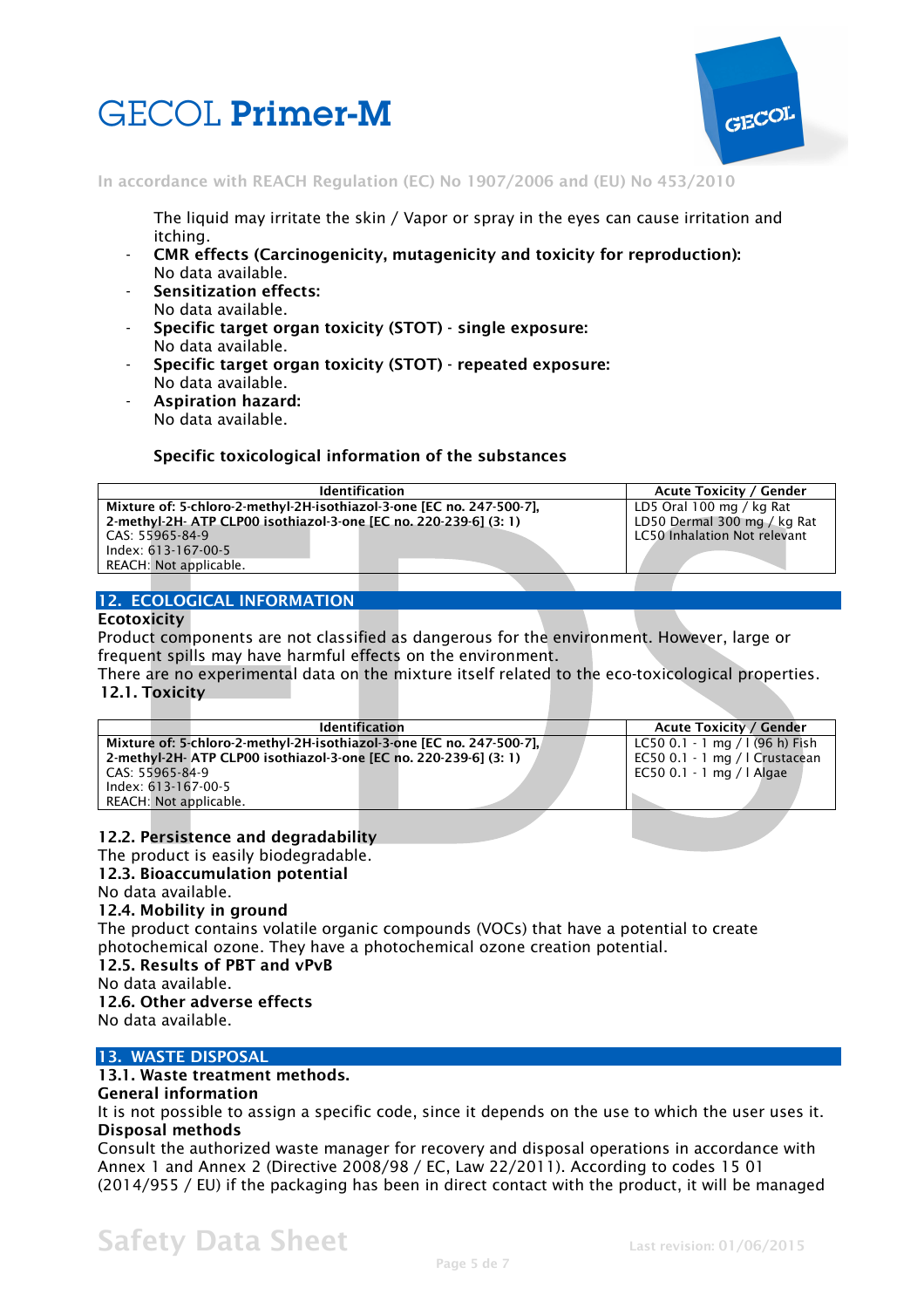



in the same way as the product itself, otherwise it will be managed as a non-hazardous waste. Its discharge to water courses is not advised. See section 6.2.

**Legislative provisions related to waste management** 

According to Annex II of Regulation (EC) No. 1907/2006 (REACH), the community or state provisions related to waste management are included.

Community legislation: Directive 2008/98 / EC, 2014/955 / EU, Regulation (EU) No 1357/2014 National legislation: Law 22/2011.

#### **14. TRANSPORT INFORMATION**

#### **14.1. UN number**

The product is not classified as dangerous according to ADR, ADN, IMDG, IATA. **14.2. Shipping name UN**  Not applicable. **14.3. Kind (s) of Transport hazard**  Not applicable. **14.4. Packing Group**  Not applicable. **14.5. Environmental hazards**  Not applicable. **14.6. Special precautions for users**  Not applicable. **14.7. Transport in bulk with regulation to Annex II of MARPOL 73/78 and the IBC Code**  Not applicable.

#### **15. REGULATORY INFORMATION**

#### **15.1. Safety, health and environmental regulations and legislation specific to the substance or mixture**

Regulation (EC) No. 528/2012: Contains a preservative to protect the properties of the treated article. Contains Mixture of: 5-Chloro-2-methyl-2H-isothiazol-3-one [EC no. 247-500-7], 2-methyl-2H-isothiazol-3-one [EC no. 220-239-6] (3: 1), (ethylenedioxy) dimetanol.

Substances for authorization in Regulation (EC) 1907/2006 (REACH): Not relevant Substances included in Annex XIV of REACH (authorization list) and expiration date: Not relevant. Regulation (EC) 1005/2009, on substances that deplete the ozone layer: Not relevant

Active substances which have not been approved in accordance with Article 9 of Regulation (EU) No. 528/2012: Mixture of: 5-chloro-2-methyl-2H-isothiazol-3-one [EC no. 247-500-7], 2-methyl-2H-isothiazol-3-one [EC no. 220-239-6] (3: 1) (excluded for product type 3, 7, 9, 10). Regulation (EU) No 649/2012, concerning the export and import of hazardous chemicals: Not relevant.

**Restrictions on the marketing and use of certain hazardous substances and mixtures (Annex XVII of the REACH Regulation)** 

Not relevant.

**Special provisions on the protection of people or the environment** 

It is recommended to use the information collected in this safety data sheet as input data in a risk assessment of local circumstances in order to establish the necessary risk prevention measures for the handling, use, storage and disposal of this product.

#### **Other laws**

Regulation (EC) No 1272/2008 of the European Parliament and of the Council of 16 December 2008 on classification, labeling and packaging of substances and mixtures, and amending and repealing Directives 67/548 / EEC and 1999 / 45 / EC and Regulation (EC) No 1907/2006 is amended.

#### **15.2. Chemical Safety Assessment**

Not applicable (polymers are exempt from REACH registration).

# **16. OTHER INFORMATION**

# **Legislation applicable to Safety Data Sheets:**

This Safety Data Sheet has been developed in accordance with Annex II-Guide for the Preparation of Safety Data Sheets of Regulation (EC) No 1907/2006 Regulation (EC) No 453/2010.